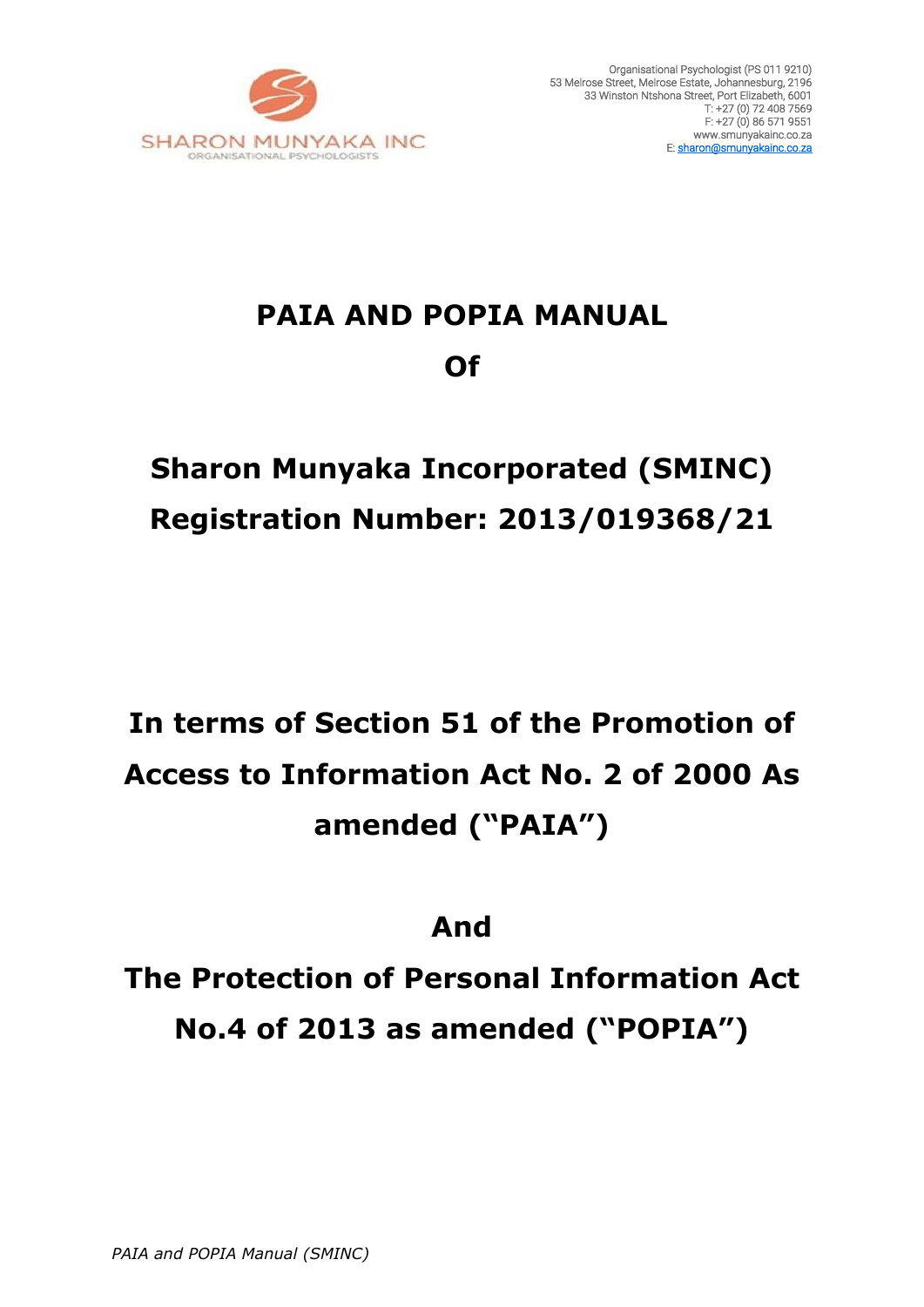

# **Table of Contents**

| 3. Company Information and Contact Details of the Information Officer 6 |  |
|-------------------------------------------------------------------------|--|
|                                                                         |  |
|                                                                         |  |
|                                                                         |  |
|                                                                         |  |
|                                                                         |  |
|                                                                         |  |
|                                                                         |  |
|                                                                         |  |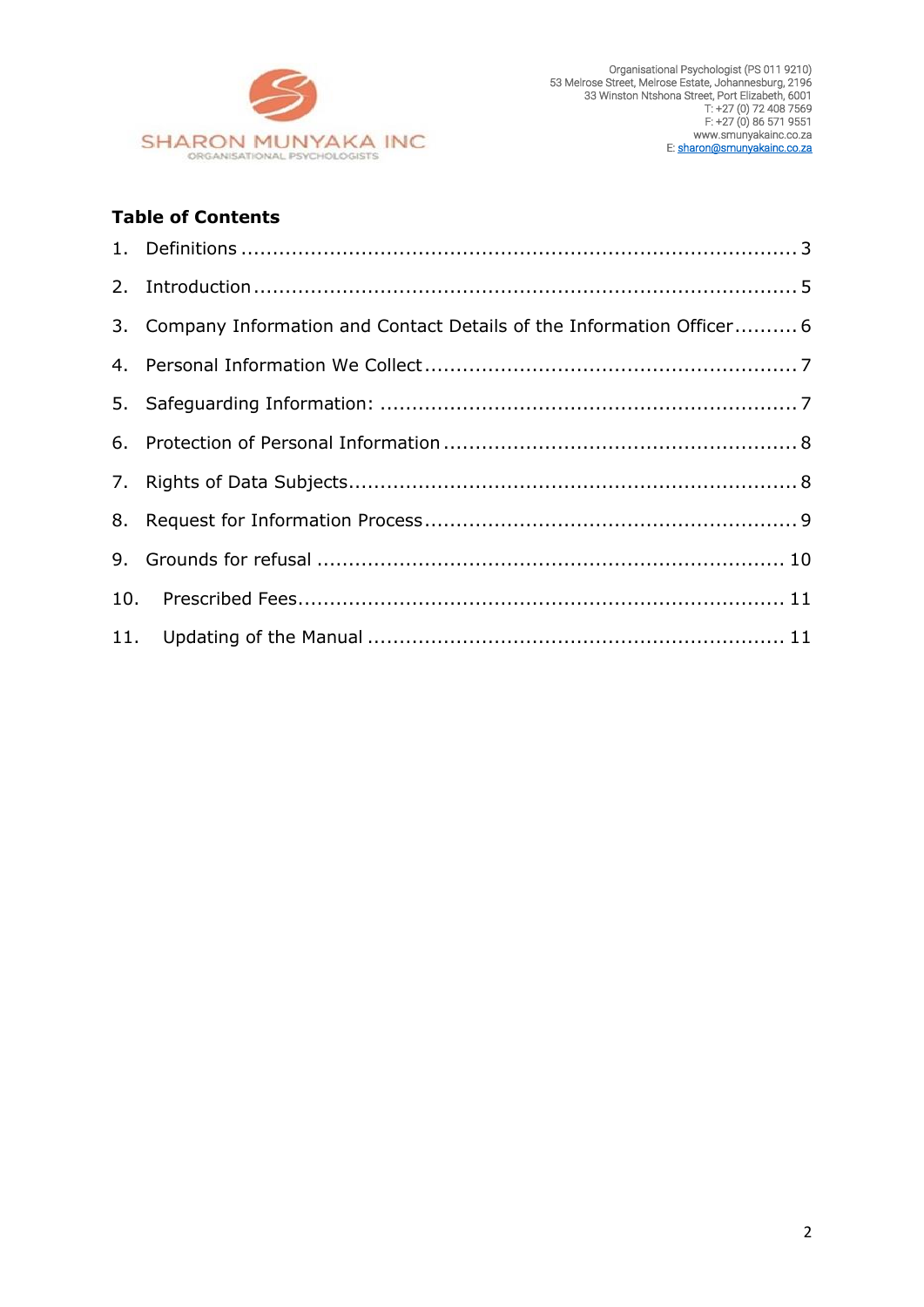

# <span id="page-2-0"></span>**1. Definitions**

As per the context of the Protection of Personal Information Act (POPIA) and the Promotion of Access to Information Act (PAIA), the following definitions are applicable:

"**Data Subject**" means the person to whom personal information relates.

"**Information Officer**" means the person acting on behalf of the Company and discharging the duties and responsibilities assigned to the "head" of the Company by the Acts; The Information Officer is duly authorised to act as such, and such authorisation has been confirmed by the "head" of the Company in writing.

"**Personal Information**" means information about an identifiable individual, including, but not limited to information relating to the race, gender, sex, pregnancy, marital status, national, ethnic, or social origin, colour, sexual orientation, age, physical or mental health, well-being, disability, religion, conscience, belief, culture, language, and birth of the individual.

- information relating to the education or the medical, criminal or employment history of the individual or information relating to financial transactions in which the individual has been involved.
- any identifying number, symbol or other assigned to the individual, the address, fingerprints, or blood type of the individual.
- correspondence sent by the individual that is implicitly or explicitly of a private or confidential nature or further correspondence that would reveal the contents of the original correspondence.
- the views or opinions of another individual about the individual.
- the name of the individual where it appears with other personal information relating to the individual or where the disclosure of the name itself would reveal information about the individual but excludes information about an individual who has been dead for more than 20 years.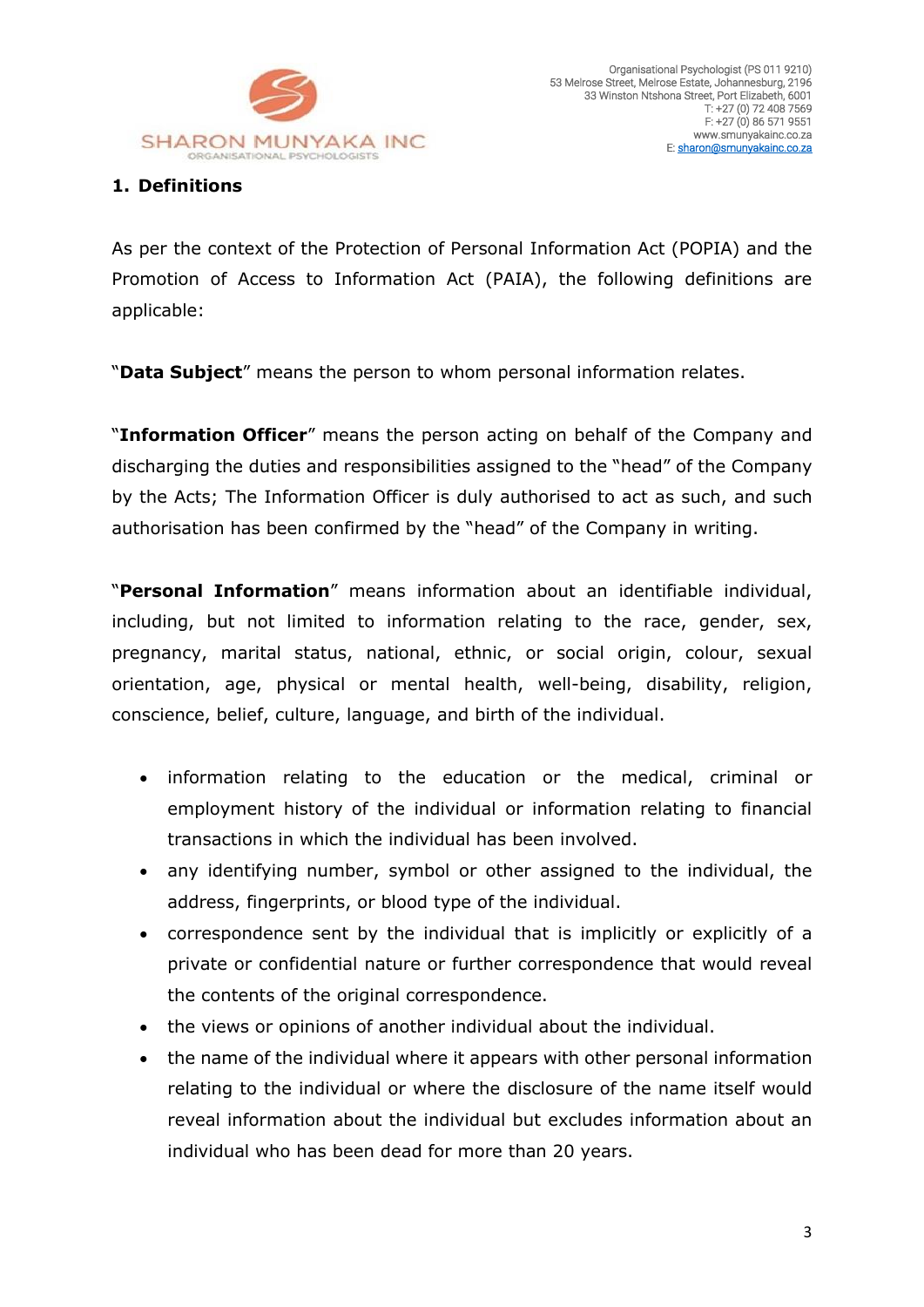

"**Processing**" means any operation or activity or any set of operations, whether or not by automatic means, concerning personal information, including:

- The collection, receipt, recording, organisation, collation, storage, updating, or modification, retrieval, alteration, consultation, or use
- Dissemination by means of transmission, distribution or making available in any other form;
- Merging, linking, as well as restriction, degradation, erasure, or destruction of information.

"**Records**" means any recorded information, regardless of form or medium, which is in the possession or under the control of the Company, irrespective of whether it was created by the Company.

"**Request**" means a request for access to a record of the Company.

"**Requestor**" means any person, including a public body or an official thereof, making a request for access to a record of the Company and includes any person acting on behalf of that person.

"**Responsible Party**" means a public or private body or any other person which, alone or in conjunction with others, determines the purpose and means for processing personal information.

"**Unique Identifier**" means any identifier that is assigned to a data subject and is used by a responsible party for the purposes of the operations of that responsible party and that uniquely identifies that data subject in relation to that responsible party.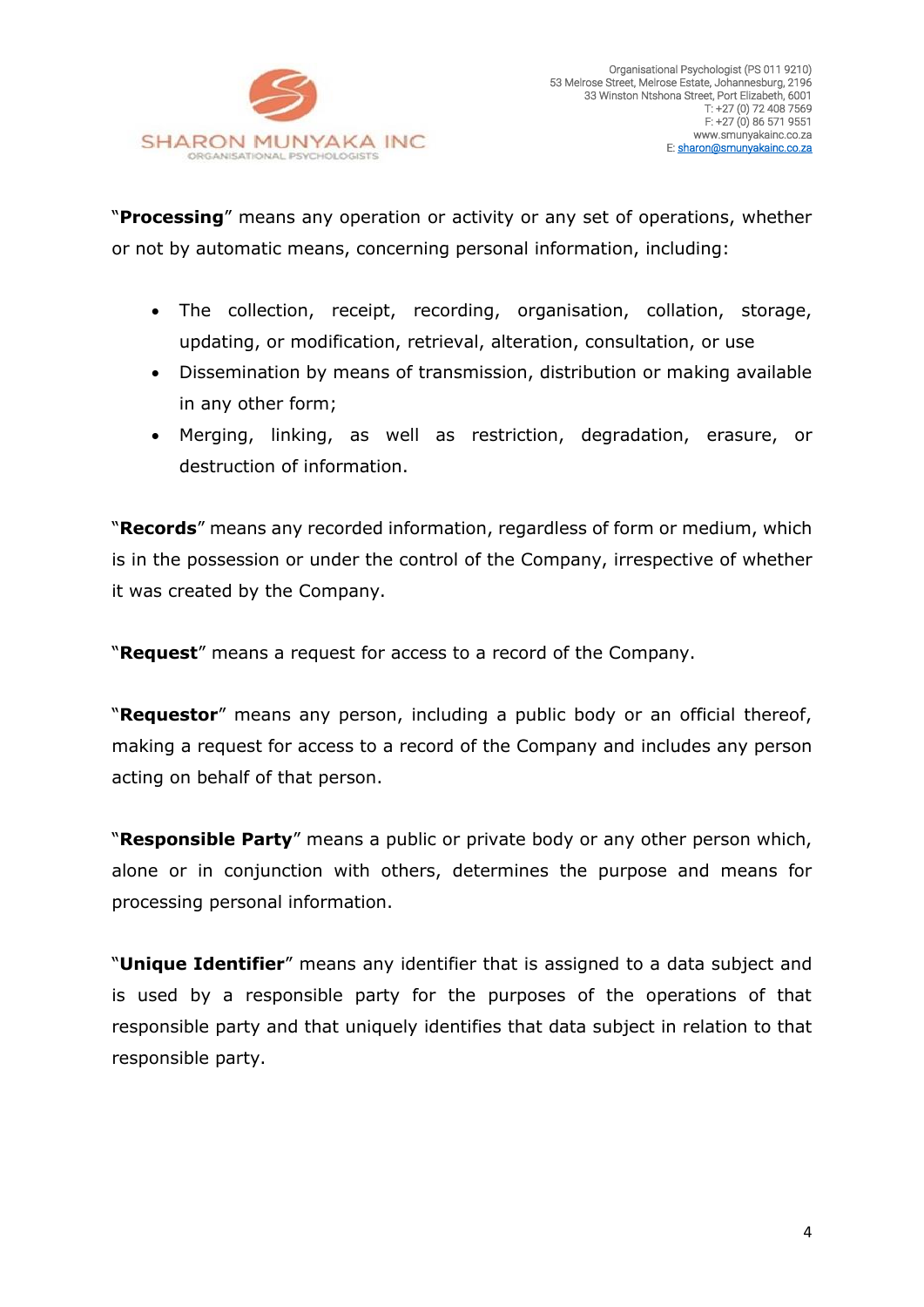

# <span id="page-4-0"></span>**2. Introduction**

The Promotion of Access to Information Act, 2000, as amended ("PAIA" / "the Act") gives data subjects the right to approach the responsible party to request information held by them, which is required in the exercise and/or protection of any right.

As per Section 17 of the Protection of Personal Information Act (POPIA), 2013, a responsible party must maintain the documentation of all processing operations under its responsibility as referred to in section 14 or 51 of the Promotion of Access to Information Act.

This manual informs requestors of procedural and other requirements which a request must meet as prescribed by the Act, and further incorporates or addresses the requirements of the Protection of Personal Information Act, 2013 ("POPIA")

Enquiries regarding PAIA and POPIA, can be made via the following channels:

• **PAIA** 

The South African Human Rights Commission PAIA Unit (the Research and Documentation Department) Postal address: Private Bag 2700, Houghton, 2041 **Website**: www.sahrc.org.za **Email**: [PAIA@sahrc.org.za](mailto:PAIA@sahrc.org.za)

• **POPIA**

The Information Regulator (South Africa) JD House, 27 Stiemens Street Braamfontein, Johannesburg, 2001 **Website**: www.justice.gov.za **Email**: inforeg@justice.gov.za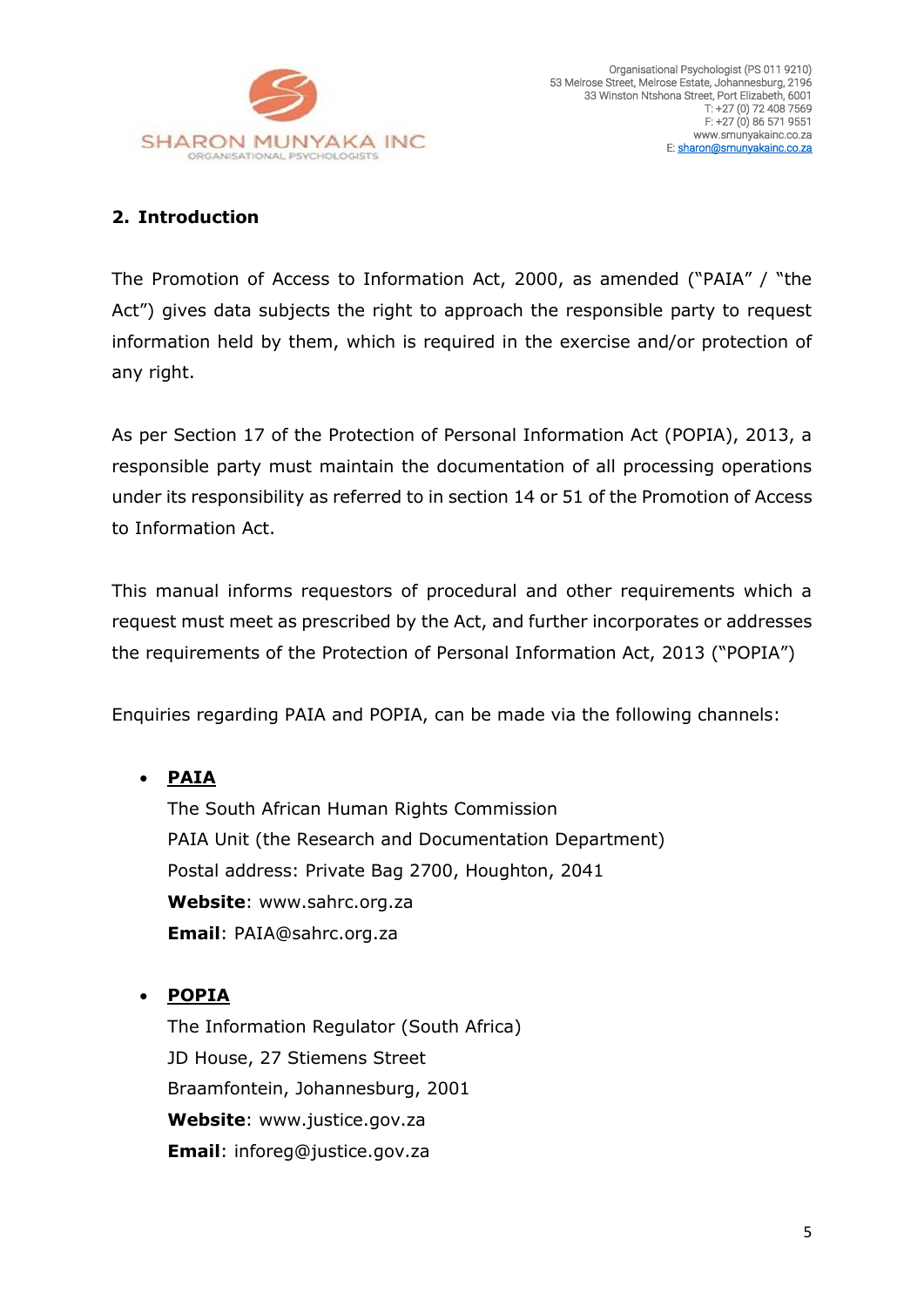

## <span id="page-5-0"></span>**3. Company Information and Contact Details of the Information Officer**

| <b>Full Name</b>           | Sharon Munyaka Incorporated                            |  |
|----------------------------|--------------------------------------------------------|--|
| <b>Registration Number</b> | 2013/019368/21                                         |  |
| <b>Managing Director</b>   | Dr Sharon Munyaka                                      |  |
| <b>Addresses</b>           | <b>Johannesburg:</b> 53 Melrose Street, Melrose Estate |  |
|                            | Johannesburg, 2196                                     |  |
|                            |                                                        |  |
|                            | Gqeberha: 33 Winston Ntshona Street, Central,          |  |
|                            | Gqeberha, 6001                                         |  |

The responsibility for administration of, and compliance with, PAIA and POPIA have been delegated to the Information Officer.

Requests pursuant to the provisions of PAIA and/or POPIA should be directed to the Information Officers as follows:

| <b>Information Office</b>         | <b>Name:</b> Dr Sharon Munyaka       |
|-----------------------------------|--------------------------------------|
|                                   | Email: sharon@smunyakainc.co.za      |
|                                   | <b>Fax: 086 517 9551</b>             |
|                                   | <b>Phone: 072 408 7569</b>           |
| <b>Deputy Information Officer</b> | <b>Name: Dr Tatenda Nyabvudzi</b>    |
|                                   | Email: assessments@smunyakainc.co.za |
|                                   | Phone: 071 910 3233                  |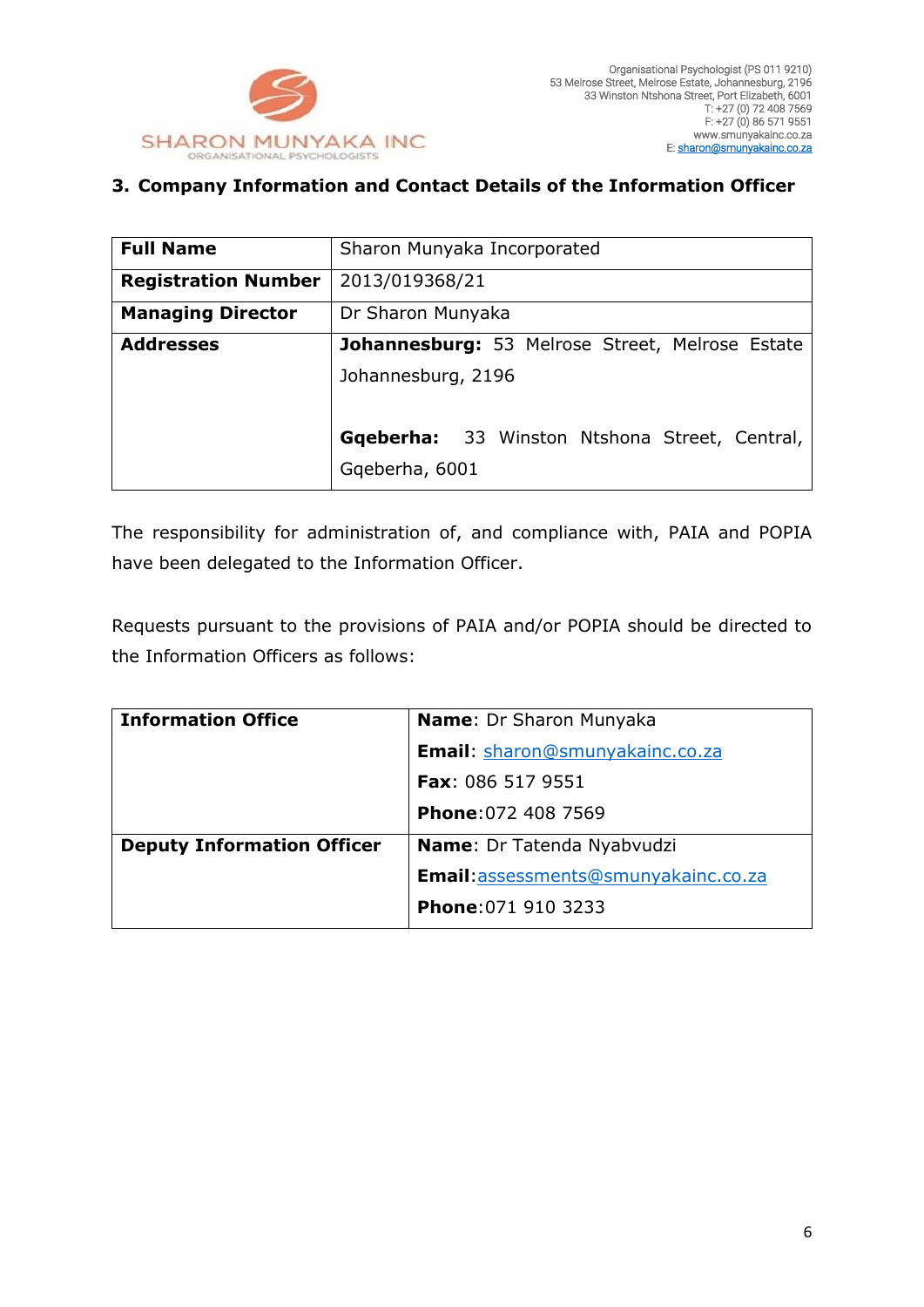

#### <span id="page-6-0"></span>**4. Personal Information We Collect**

We collect personal information when data subjects ask us to contact them or request services from us. For this purpose, we will collect basic personal details (Name and Surname), contact details (Telephone Number and Email Address) as well as the details related the data subject's service needs.

We also receive personal information from third parties and or business partners with whom we conduct business to support their operations and business needs.

The personal information we receive from third parties includes but not limited to, personal details (Name, Surname, Identity Number) and contact details (Telephone Number and Email Address) of the data subjects.

#### <span id="page-6-1"></span>**5. Safeguarding Information:**

SMINC is legally obliged to provide adequate protection for the personal information we hold and to prevent any unauthorized access and/or use of personal information.

We maintain administrative, technical, and physical safeguards to protect against loss, misuse or unauthorised access, disclosure, alteration, or destruction of the personal information that we hold.

SMINC employs the following measures to ensure the safety of all information:

- Access control measures.
- Password control.
- Physical security measures.
- Security Firewalls.
- Virus protection software and update protocols.

We will continuously review our security controls and processes to ensure that personal information remains secure.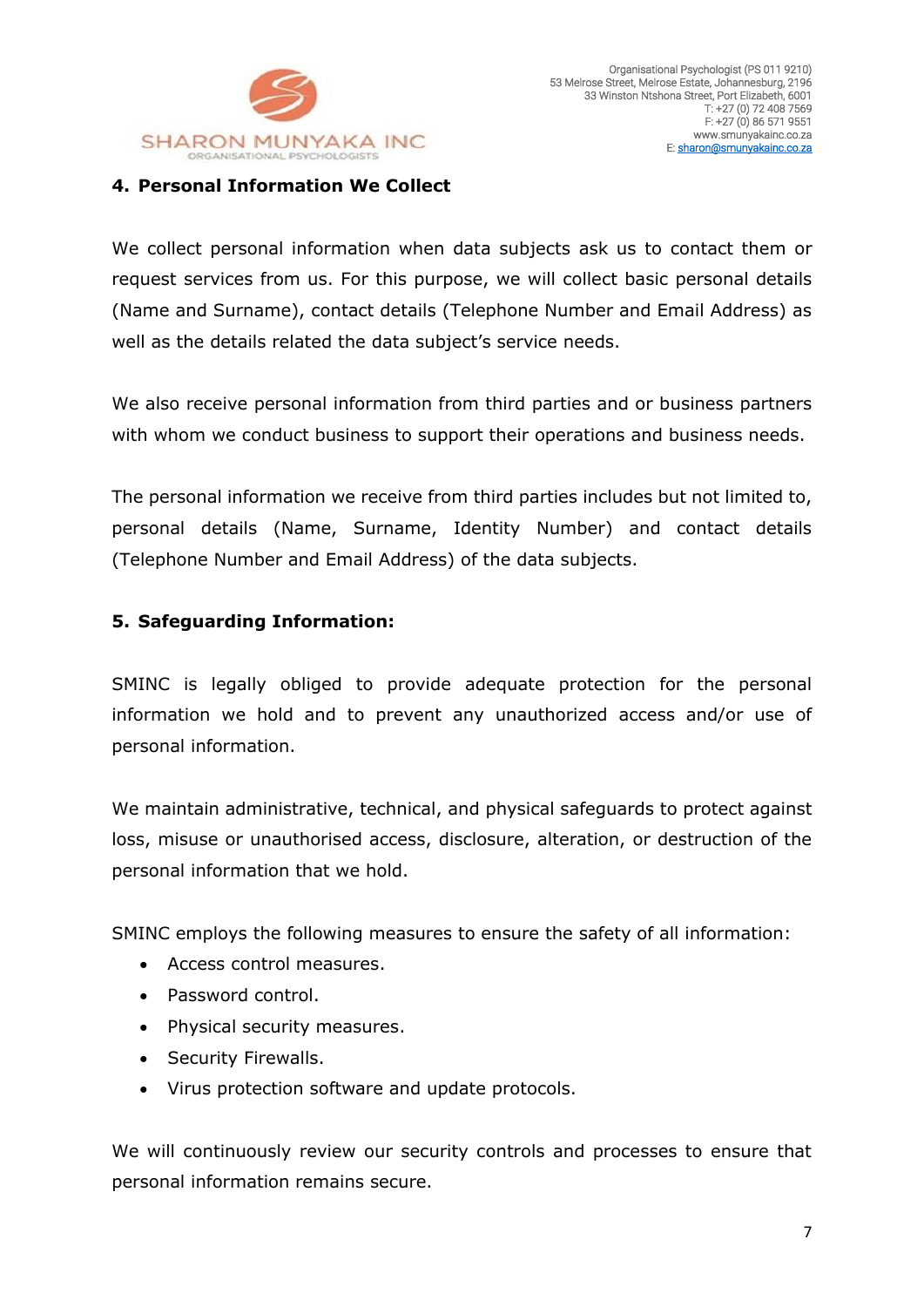

### <span id="page-7-0"></span>**6. Protection of Personal Information**

SMINC ensures that Personal Identifiable Information of Data Subjects is:

- is accurate and up to date.
- will not be kept for longer than necessary.
- is processed only for the purposes for which it was collected for.
- will not be processed for a secondary purpose unless consent is provided.
- is processed in accordance with integrity and confidentiality principles; this includes physical and organisational measures to ensure that Personal Information, in both physical and electronic form, are subject to an appropriate level of security when stored, processed, and communicated.
- is processed in accordance with the rights of Data Subjects, where applicable.

# <span id="page-7-1"></span>**7. Rights of Data Subjects**

Data subjects have the following rights:

- To be notified that their Personal Information is being collected.
- To be notified in the event of a data breach.
- To enquire whether SMINC holds Personal Information about them, and to access that information. Any request for information must be handled in accordance with the provisions of this Manual.
- To request the correction or deletion of inaccurate, irrelevant, excessive, out of date, incomplete, misleading, or unlawfully obtained personal information.
- To complain to the Information Regulator regarding an alleged infringement of any of the rights protected under POPI and to institute civil proceedings regarding the alleged noncompliance with the protection of his, her or its personal information.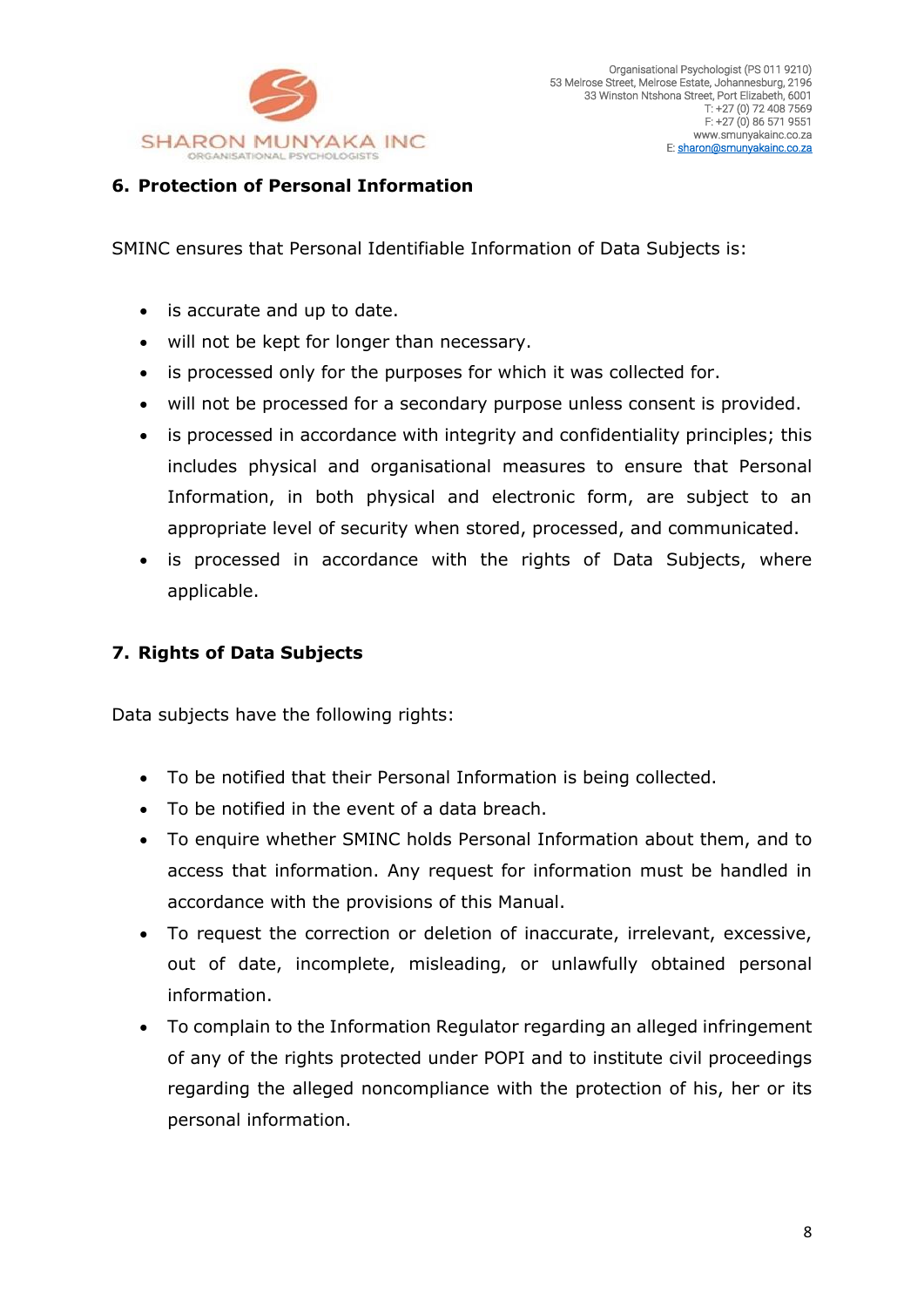

#### <span id="page-8-0"></span>**8. Request for Information Process**

Requests for access to records held by SMINC must be made by the requester using the prescribed Form C: Request for Access to Record, available on the SAHRC website or the Department of Justice and Constitutional Development website [\(https://www.justice.gov.za/inforeg/docs2-f.html\)](https://www.justice.gov.za/inforeg/docs2-f.html)

Such request must be made to the Information Officer or /her Deputy at the postal or physical address, fax number or electronic mail address stated in section 3.

In lodging the request, the requestor must comply with all the procedural requirements contained in the Act relating to a request for access to a record. The requester must:

- Provide sufficient detail on the request form to enable the Information Officer to identify the record and the requester.
- Indicate which form of access is required and specify a postal address, fax number and/or email address within the Republic.
- Indicate whether, in addition to a written response, the requester requests to be informed in any other manner and state the necessary particulars to be so informed.
- Identify the right that the requester is seeking to exercise or protect and provide an explanation of why the requested record is required for the exercise or protection of such right.
- If a request is made on behalf of a person, the requester must then submit proof of the capacity in which the requester is making the request to the satisfaction of the Information Officer.

If a request is made on behalf of another person, the requester must then submit proof of the capacity in which the requester is making the request to the satisfaction of the Information Officer.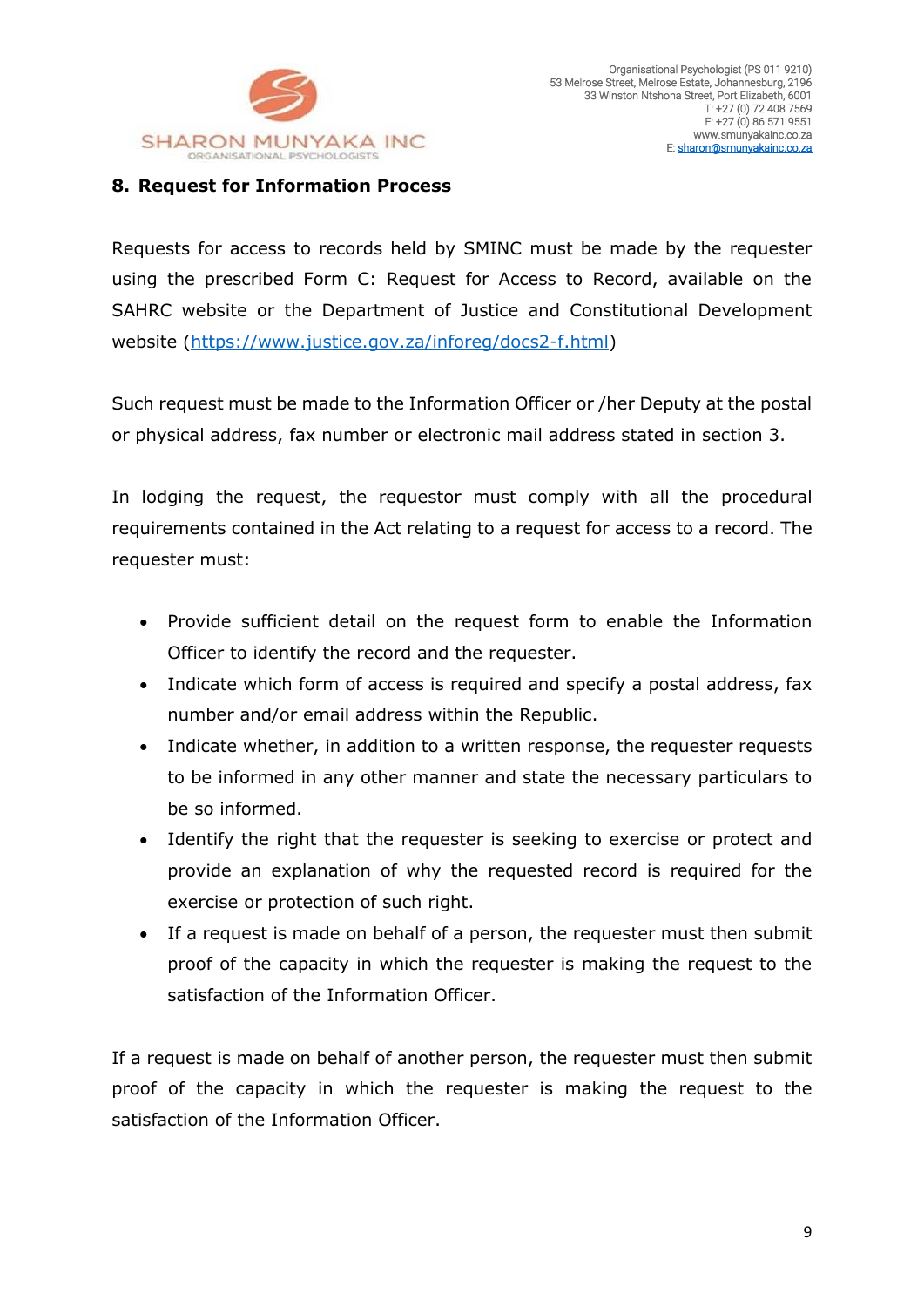

If an individual is unable to complete the prescribed form because of illiteracy or disability, such a person may make the request orally to the Information Officer.

If access is requested to a record that contains information about a third party, SMINC is obliged to contact this third party to inform them of the request. This enables the third party the opportunity of responding by either consenting to the access or by providing reasons why the access should be denied.

In the event of the third-party furnishing reasons for the support or denial of access, the Information Officer will consider these reasons in determining whether access should be granted, or not.

The Information officer, as soon as reasonably possible after the request has been received, shall decide whether or not to grant the request.

# <span id="page-9-0"></span>**9. Grounds for refusal**

The Information Officer may refuse a request for information for the following reasons:

- Where the disclosure would amount to an unreasonable disclosure of personal information.
- Where such information was supplied in confidence by a third party.
- Where the disclosure would breach the duty of confidence owed to a third party.
- Where the disclosure would endanger the life or physical safety of an individual.
- If the disclosure is privileged under legal proceedings or research conducted by or on behalf of a third party.
- Where the disclosure would compromise the investigation where proceedings are pending.